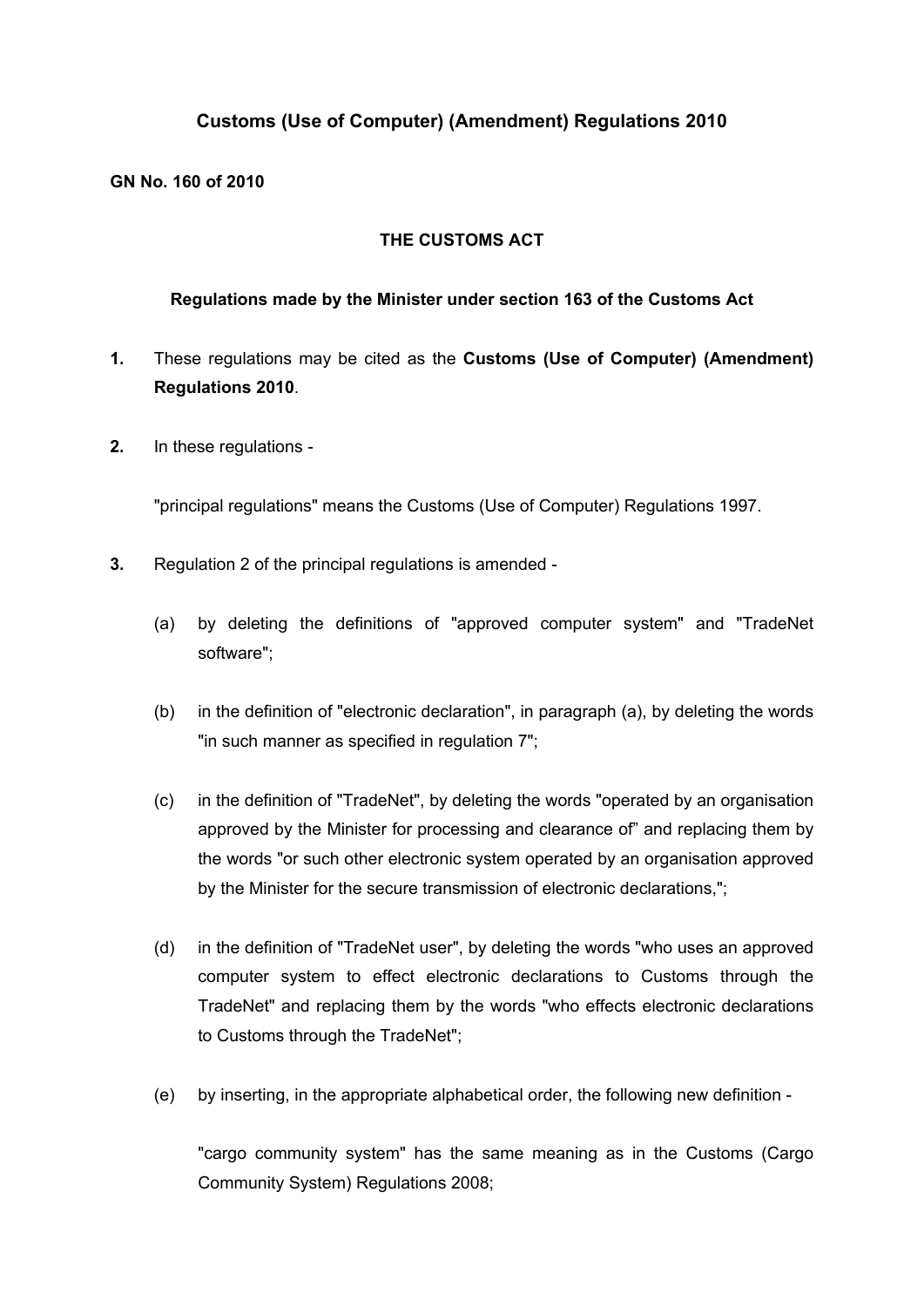- **4.** Regulation 3 of the principal regulations is revoked and replaced by the following regulation -
	- **3.** Every TradeNet user shall make an electronic declaration through the TradeNet and shall, for this purpose, make an application for registration with the Director-General in such manner and in such form as may be approved by the Director-General specifying -
		- (a) his full name and the address of his principal place of business;
		- (b) the full name and designation of each of the persons authorised to make electronic declaration; and
		- (c) such other particulars and information as may be required in the application form.
- **5.** Regulation 5 of the principal regulations is revoked and replaced by the following regulation -
	- **5.** Where, upon receipt of an application under regulation 3, the Director-General is satisfied that the applicant meets the requirements of Customs, he shall register the applicant on such terms and conditions as he may determine and give notice thereof to the applicant in writing or electronically, as appropriate.
- **6.** Regulation 7 of the principal regulations is revoked.
- **7.** Regulation 8 of the principal regulations is revoked and replaced by the following regulation -
	- **8.** Where a manifest or report is required to be submitted under sections 49 and 95 of the Act and under regulations 20, 20A and 58 of the Customs Regulations 1989, the manifest or report shall be submitted electronically through the TradeNet which receives the manifest or report electronically from the cargo community system.
- **8.** Regulation 10 of the principal regulations is amended by revoking paragraph (a).